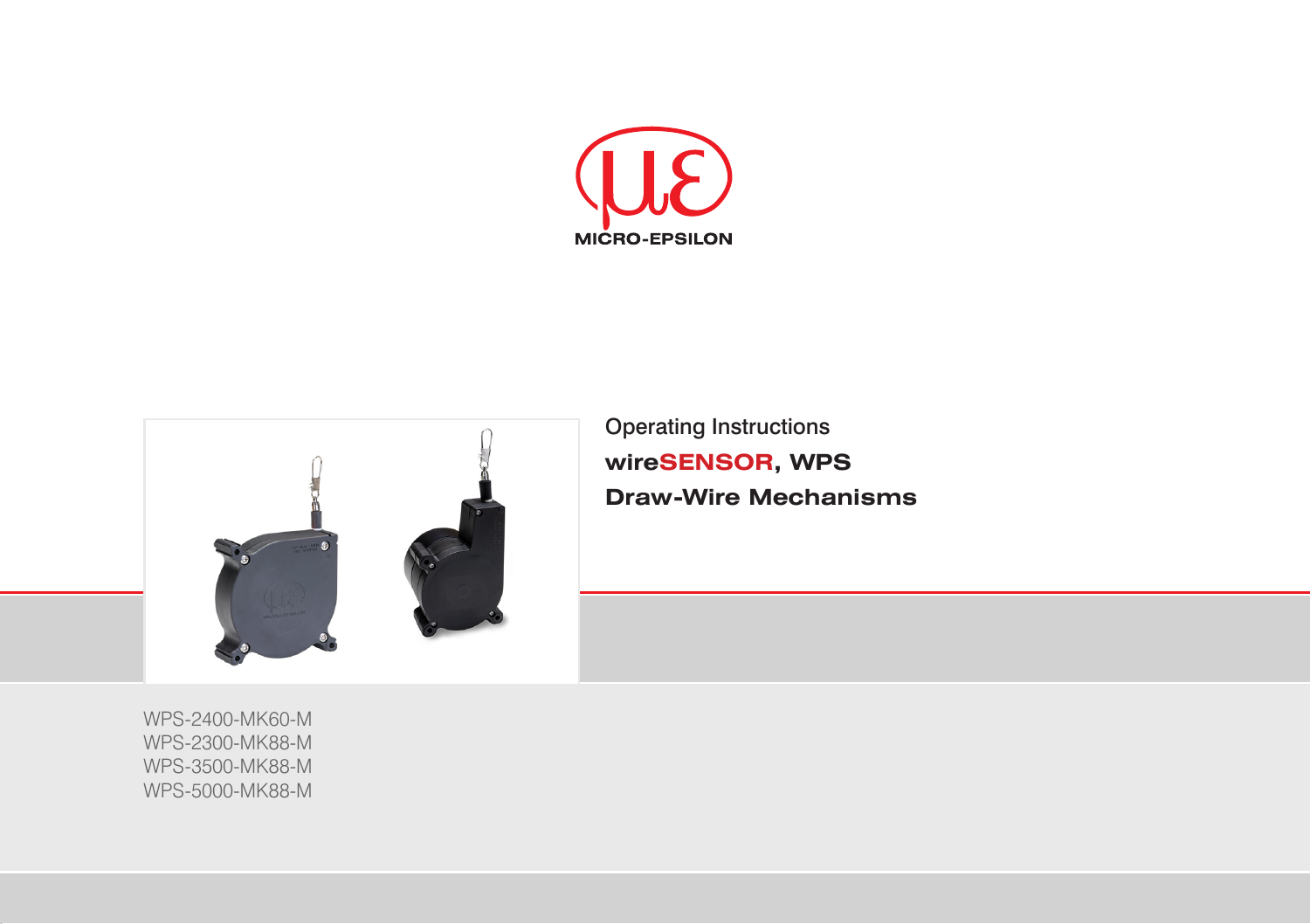## **Declaration of Incorporation**

### **Declaration of incorporation according to the EC Machinery Directive 2006/42/EC, Annex II B**

The manufacturer and person authorized to compile the relevant technical documents

MICRO-EPSILON MESSTECHNIK GmbH & Co. KG Königbacher Straße 15 94496 Ortenburg / Germany

hereby declare that the machine designated below complies with the relevant fundamental health and safety requirements of the EC Machinery Directive, including modifications to it applicable at the time of this declaration, based on its design and construction and in the version put on the market by us – to the extent that the scope of supply allows.

Machine design: Draw-wire sensor (mechanics and models with potentiometer output) Type designation: WDS-xxx, WPS-xxx

The following fundamental health and safety requirements according to Annex I of the directive specified above have been applied and complied with:

- No. 1.1.2. Principles of safety integration
- No. 1.7.3. Marking of machinery
- No. 1.7.4. Operating instructions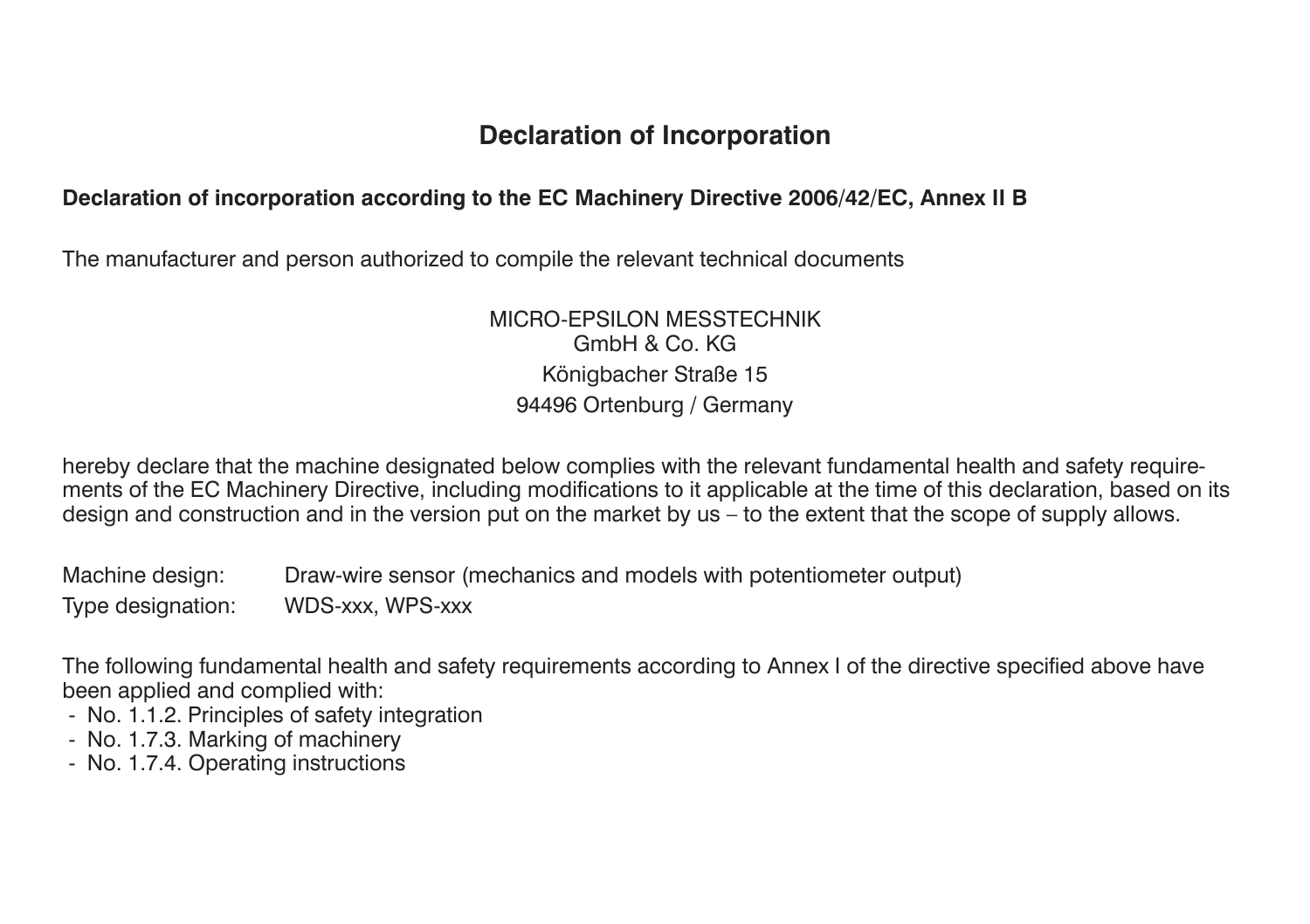Furthermore, we declare compliance with the following directives and standards including the modifications applicable at the time this declaration is made:

- Directive 2006/42/EC (machinery)
	- EN ISO 13857:2019 Safety of machinery Safety distances to prevent hazard zones being reached by upper and lower limbs
	- EN 60204-1:2018 Safety of machinery Electrical equipment of machines Part 1: General requirements
- Directive 2011/65/EU (RoHS)
	- EN IEC 63000:2018 Technical documentation for the assessment of electrical and electronic devices with respect to the restriction of hazardous substances

We also declare that the special technical documentation for this partially completed machine has been created in accordance with Annex VII, Part B, and commit ourselves to disclose this to the market surveillance authorities upon request. The commissioning of these partially completed machines is prohibited until the partially completed machine(s) has/ have been installed in a machine that meets the requirements of the EC Machinery Directive and for which an EU Declaration of Conformity according to Annex II, Part A exists.

 $\sqrt{-1}dt$ 

July 1, 2021 Quality Manager

Ortenburg, Germany Dipl.-Ing.(FH) Eduard Huber, MBA

Fax +49 (0) 8542 / 168-90 www.micro-epsilon.com

Tel. +49 (0) 8542 / 168-0 e-mail info@micro-epsilon.com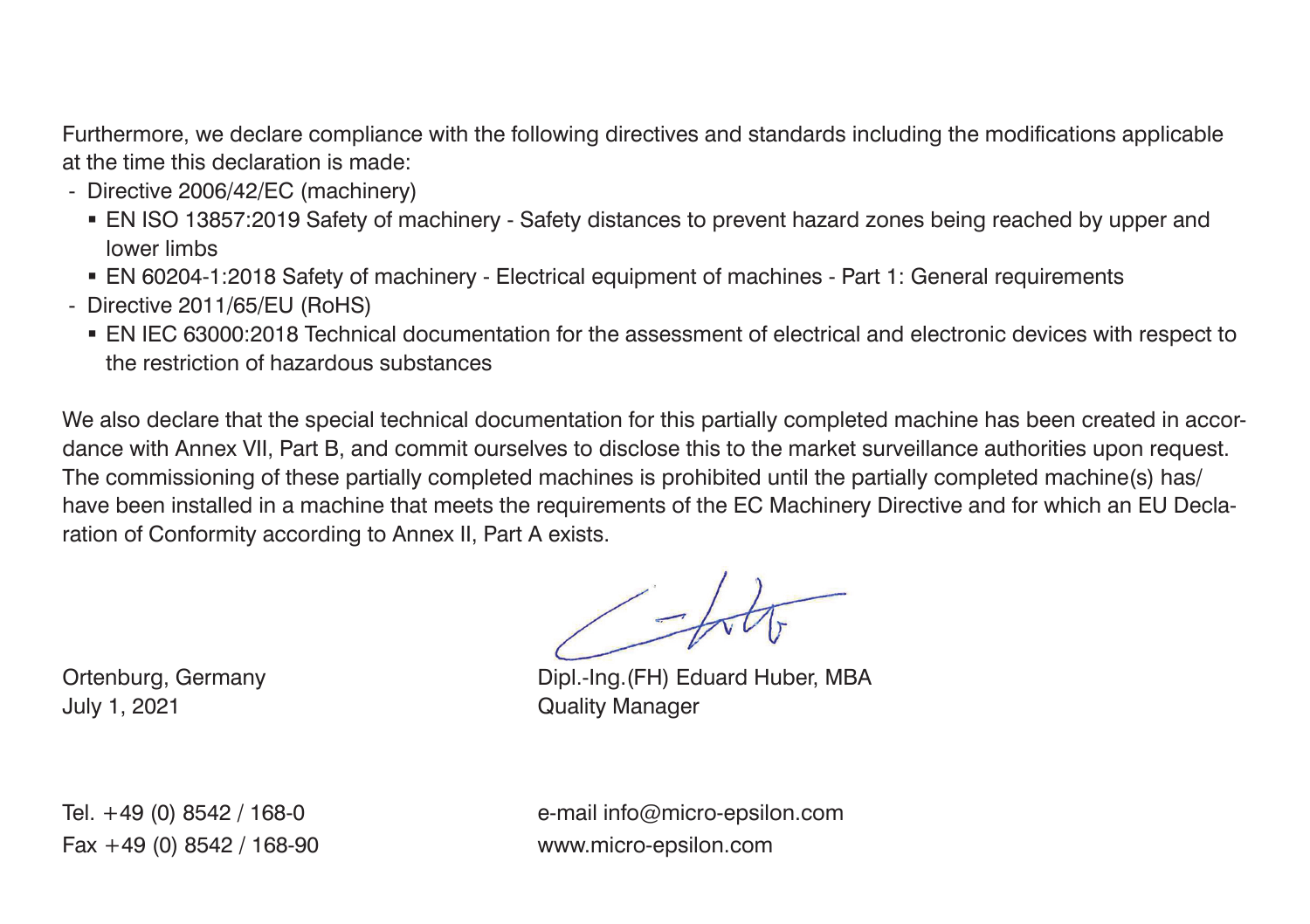wireSENSOR, WPS MK60-M / MK88-M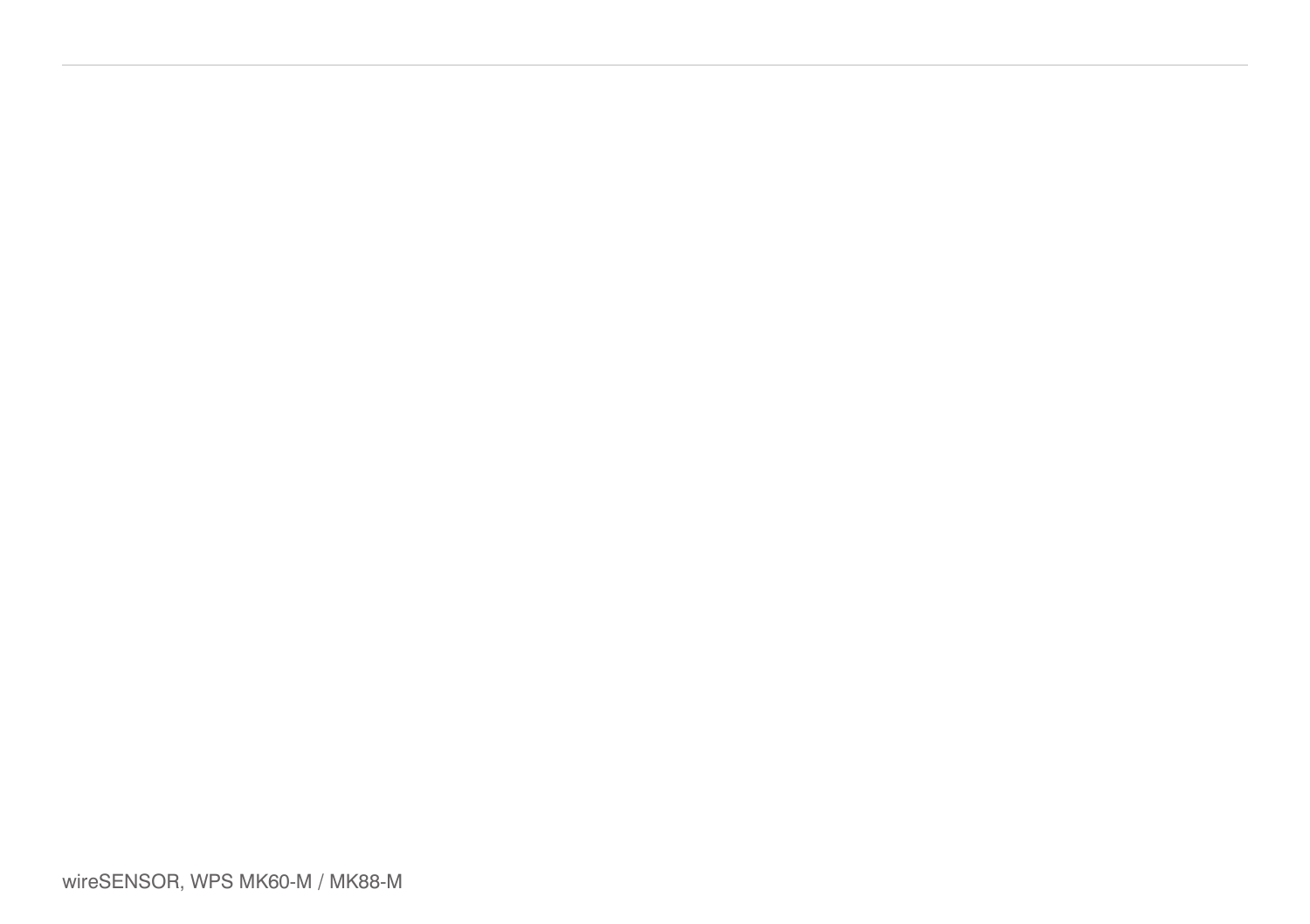## **Contents**

| $\mathbf{1}$ .   |       |    |
|------------------|-------|----|
| 1.1              |       |    |
| 1.2              |       |    |
| 1.3              |       |    |
| 1.4<br>1.5       |       |    |
|                  |       |    |
| 2.               |       |    |
| 2.1              |       |    |
| 2.2<br>2.3       |       |    |
|                  | 2.3.1 |    |
|                  | 2.3.2 |    |
|                  |       |    |
| 3.               |       |    |
| 3.1<br>3.2       |       |    |
|                  |       |    |
| 4.               |       |    |
| 4.1              |       |    |
| 4.2              |       |    |
| 4.3              |       |    |
| 4.4<br>4.5       |       |    |
|                  |       |    |
| 5.               |       |    |
| 6.               |       |    |
| $\overline{7}$ . |       |    |
| 8.               |       | 21 |
|                  |       |    |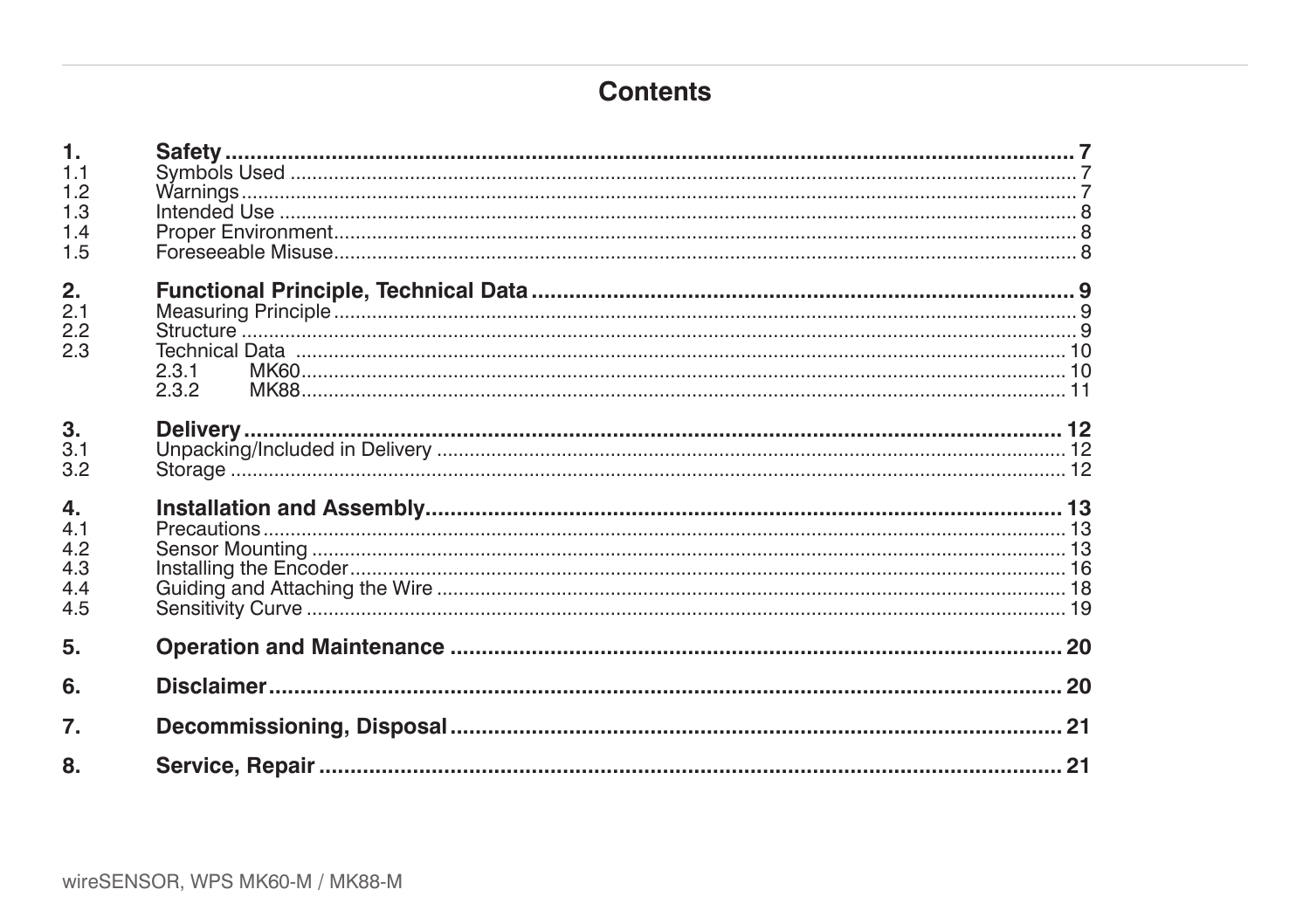| <b>Appendix</b> |  |
|-----------------|--|
| A <sub>1</sub>  |  |
| A <sub>2</sub>  |  |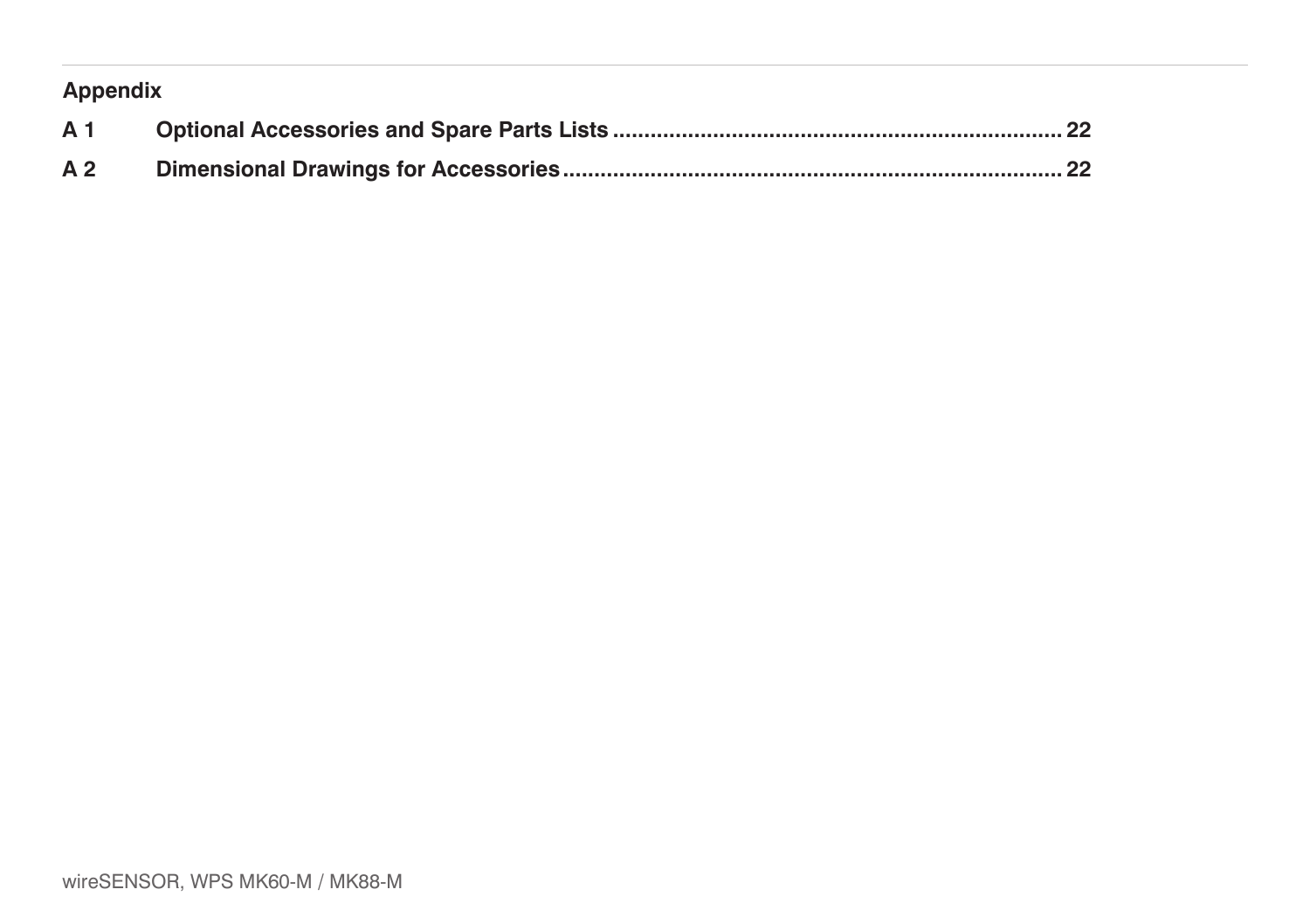## <span id="page-6-0"></span>**1. Safety**

Sensor operation assumes knowledge of the operating instructions.

### **1.1 Symbols Used**

The following symbols are used in these operating instructions:



Indicates a hazardous situation which, if not avoided, may result in minor or moderate injury.



Indicates a situation that may result in property damage if not avoided.



Indicates a user action.

 $\frac{1}{1}$  Indicates a tip for users.

### **1.2 Warnings**



Do not open the sensor housing.

> Risk of injury due to pre-tensioned spring motor

Do not pull or loop the measuring wire around unprotected body parts. > Risk of injury

Do not let the measuring wire snap.

> Risk of injury due to whiplash of the wire with wire clip

> Destruction of the wire and/or the sensor

Do not pull out the measuring wire beyond the measuring range listed.

- > Risk of injury
- > Destruction of the measuring wire, the sensor

# **NOTICE**

- Avoid shocks and impacts to the sensor.
- > Damage to or destruction of the sensor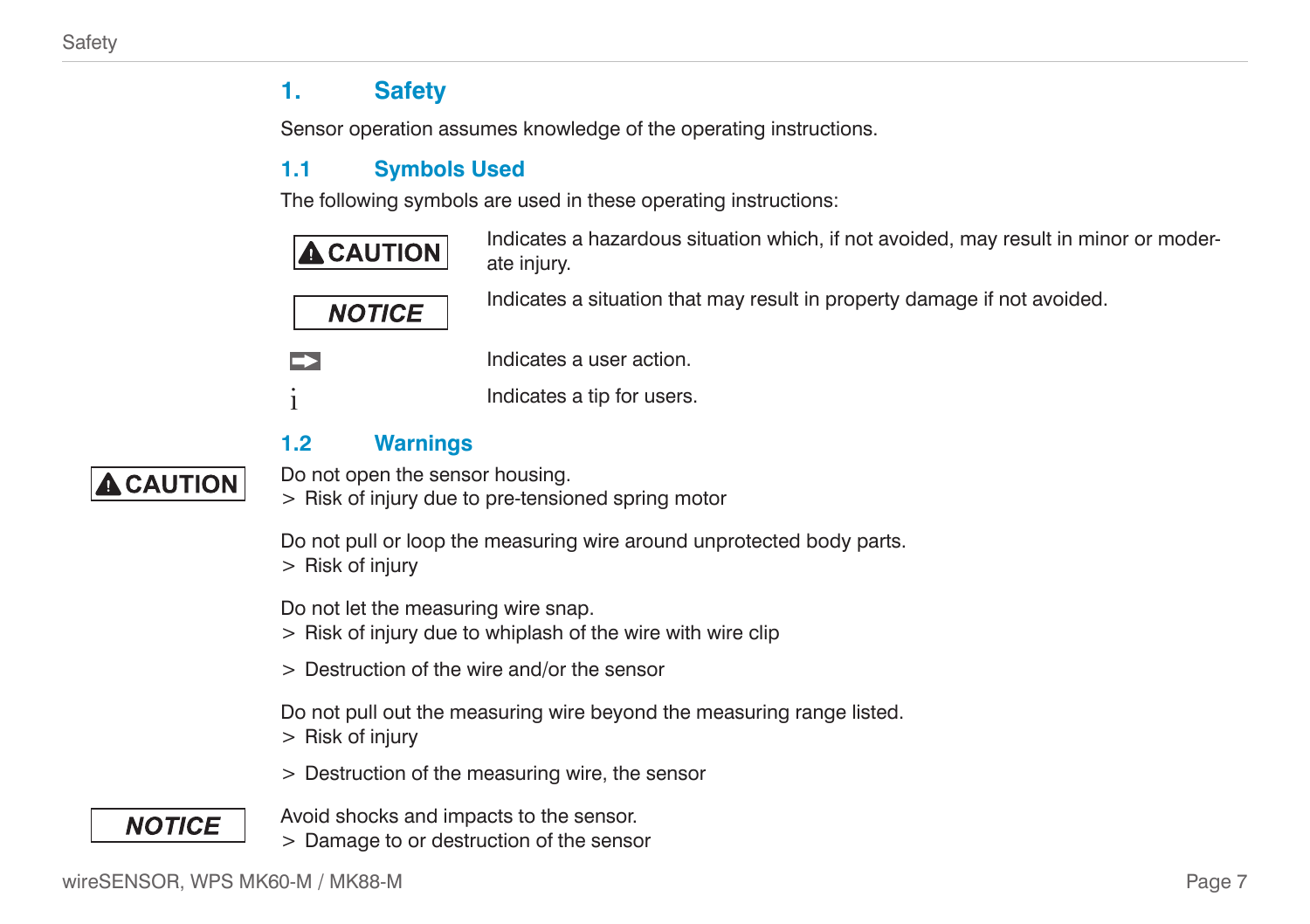### <span id="page-7-0"></span>**1.3 Intended Use**

- Draw-wire displacement sensors are used for
	- **displacement and movement measurements,**
	- measuring the position of parts or maneuverable machine components.
- The sensor must only be operated within the limits specified in the technical data[, see 2](#page-8-1).
- The sensor must be used in such a way that no persons are endangered or machines and other material goods are damaged in the event of malfunction or total failure of the sensor.
- Take additional precautions for safety and damage prevention in case of safety-related applications.

### **1.4 Proper Environment**

- Protection class: depending on encoder
- Temperature range:
- Operation:  $-40$  ...  $+85$  °C (-40 ...  $+185$  °F)
- Storage:  $-40 ... +85 °C (-40 ... +185 °F)$
- Humidity: 5 ... 95 % (non-condensing)
- Ambient pressure: Atmospheric pressure
- Vibration: According to DIN EN 60068-2-6
- Shock: According to DIN EN 60068-2-27

### **1.5 Foreseeable Misuse**

Do not pull out the measuring wire beyond the measuring range listed. This causes the wire to break and thus uncontrolled snapping of the measuring wire. Risk of injury.

Do not have sensor held by a second person while the measuring wire is pulled out. Risk of snapping and thus injury.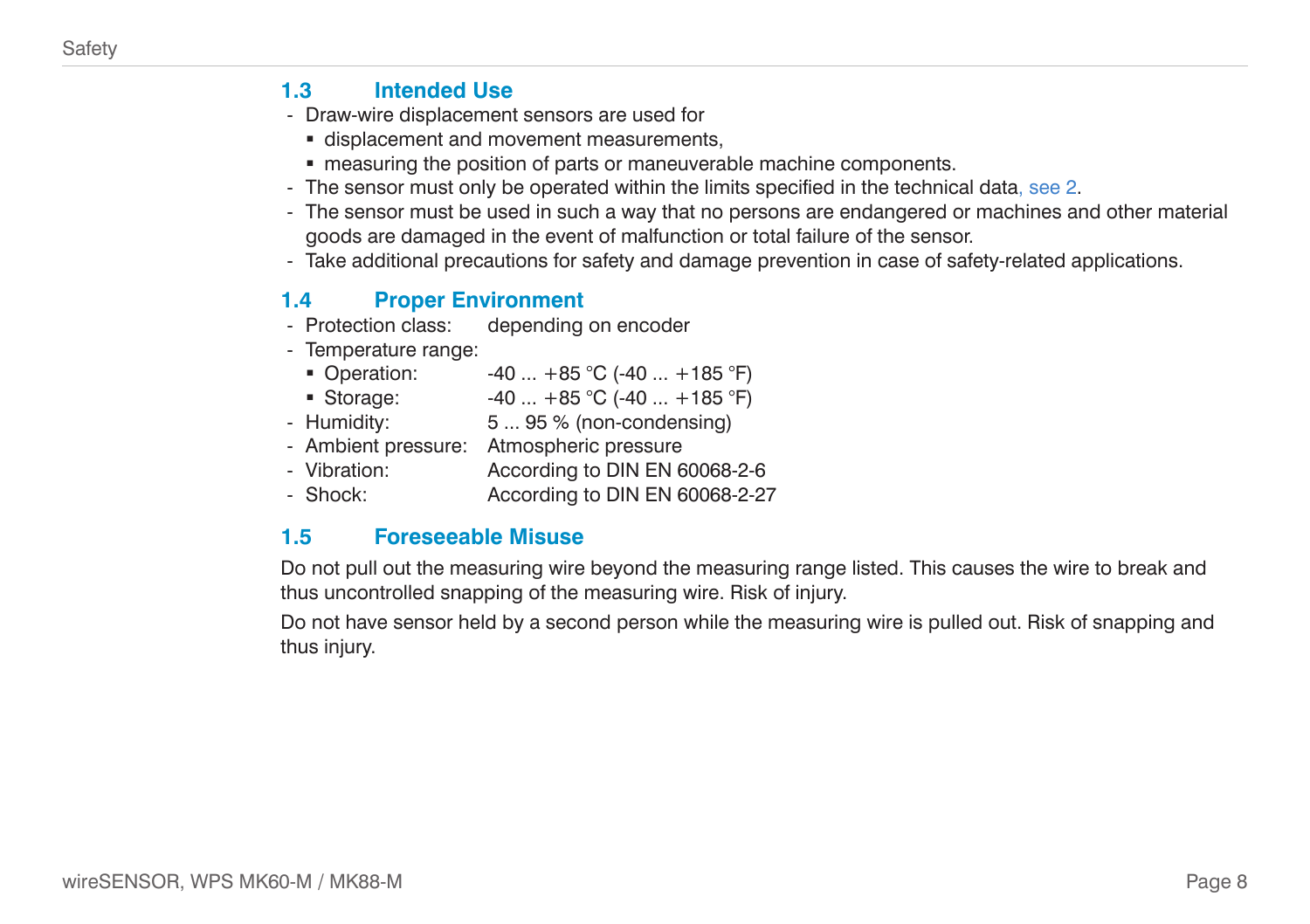## <span id="page-8-1"></span><span id="page-8-0"></span>**2. Functional Principle, Technical Data**

### **2.1 Measuring Principle**

The draw-wire principle transforms a linear movement into a change in resistance.

A measuring wire made of highly flexible stainless-steel cores is wound onto a drum by using a durable spring motor.

The winding drum is coupled axially with an encoder (rotary encoder).



*Fig. 1 Draw-wire displacement sensor with potentiometer*

### **2.2 Structure**

The draw-wire principle is applied in the housing designs MK60 and MK88 with different measuring ranges from 2300 to 5000 mm. The sensors ensure easy mounting of an incremental or absolute encoder. Therefore, the user can individually choose the interface, resolution and connection type.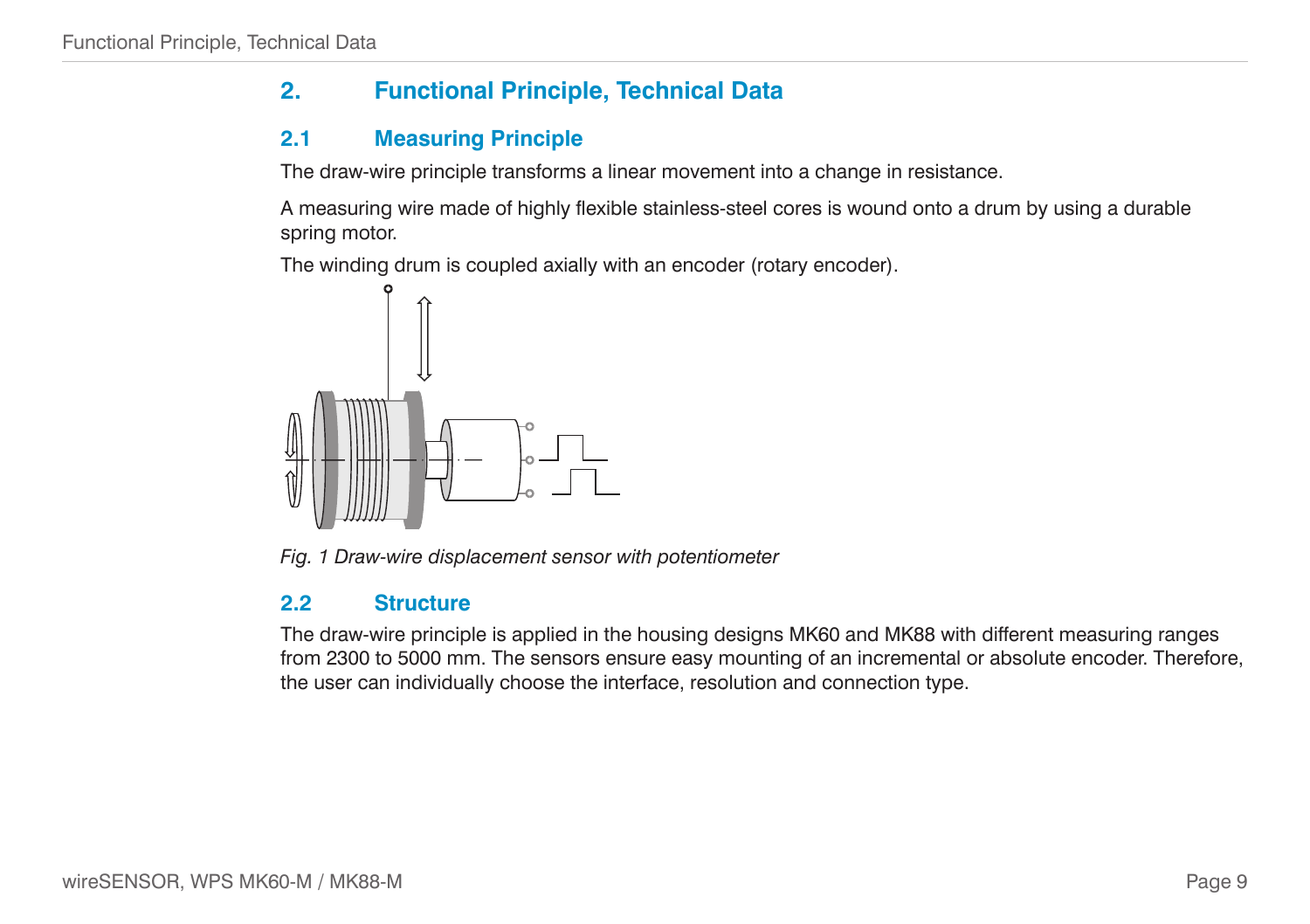### <span id="page-9-0"></span>**2.3 Technical Data**

### **2.3.1 MK60**

| <b>Model</b>                                   |                   | <b>WPS-2400-MK60-M</b>                                     |  |
|------------------------------------------------|-------------------|------------------------------------------------------------|--|
| Measuring range                                |                   | 2400 mm                                                    |  |
| Output type                                    |                   | Depending on encoder                                       |  |
| Resolution                                     |                   | Depending on encoder                                       |  |
| Linearity                                      | $\leq$ ±0.1 % FSO | $< +2.4$ mm                                                |  |
| Mean distance per rotation                     |                   | 150.75 mm                                                  |  |
| Suitable encoder                               |                   | Flange type Ø 58 mm: synchro flange Ø 6 mm shaft           |  |
| Adapter flange<br>for encoder $\varnothing$ 58 | Synchro flange    | Included in delivery                                       |  |
| Wire extension force (max.)                    |                   | 8 N                                                        |  |
| Wire retraction force (min.)                   |                   | 1 N                                                        |  |
| Wire acceleration (max.)                       |                   | 5 <sub>q</sub>                                             |  |
| Material                                       | Housing           | <b>Plastics</b>                                            |  |
|                                                | Measuring wire    | Polyamide-coated stainless steel (ø 0.45 mm)               |  |
| Wire mounting                                  |                   | Wire clip                                                  |  |
| Installation                                   |                   | Mounting holes                                             |  |
| Temperature                                    | Storage           | $-40$ $+85^{\circ}$ C (-40 $+185^{\circ}$ F)               |  |
| range                                          | Operation         | $-40$ $+85^{\circ}$ C (-40 $+185^{\circ}$ F)               |  |
| Shock (DIN EN 60068-2-27)                      |                   | 50 g / 5 ms in 3 axes, 2 directions and 1000 shocks each   |  |
| Vibration (DIN EN 60068-2-6)                   |                   | 20 g $/$ 20 Hz $\ldots$ 2 kHz in 3 axes and 10 cycles each |  |
| Protection class (DIN EN 60529)                |                   | Depending on encoder                                       |  |
| Weight                                         |                   | $0.2$ kg                                                   |  |
|                                                |                   |                                                            |  |

FSO = Full Scale Output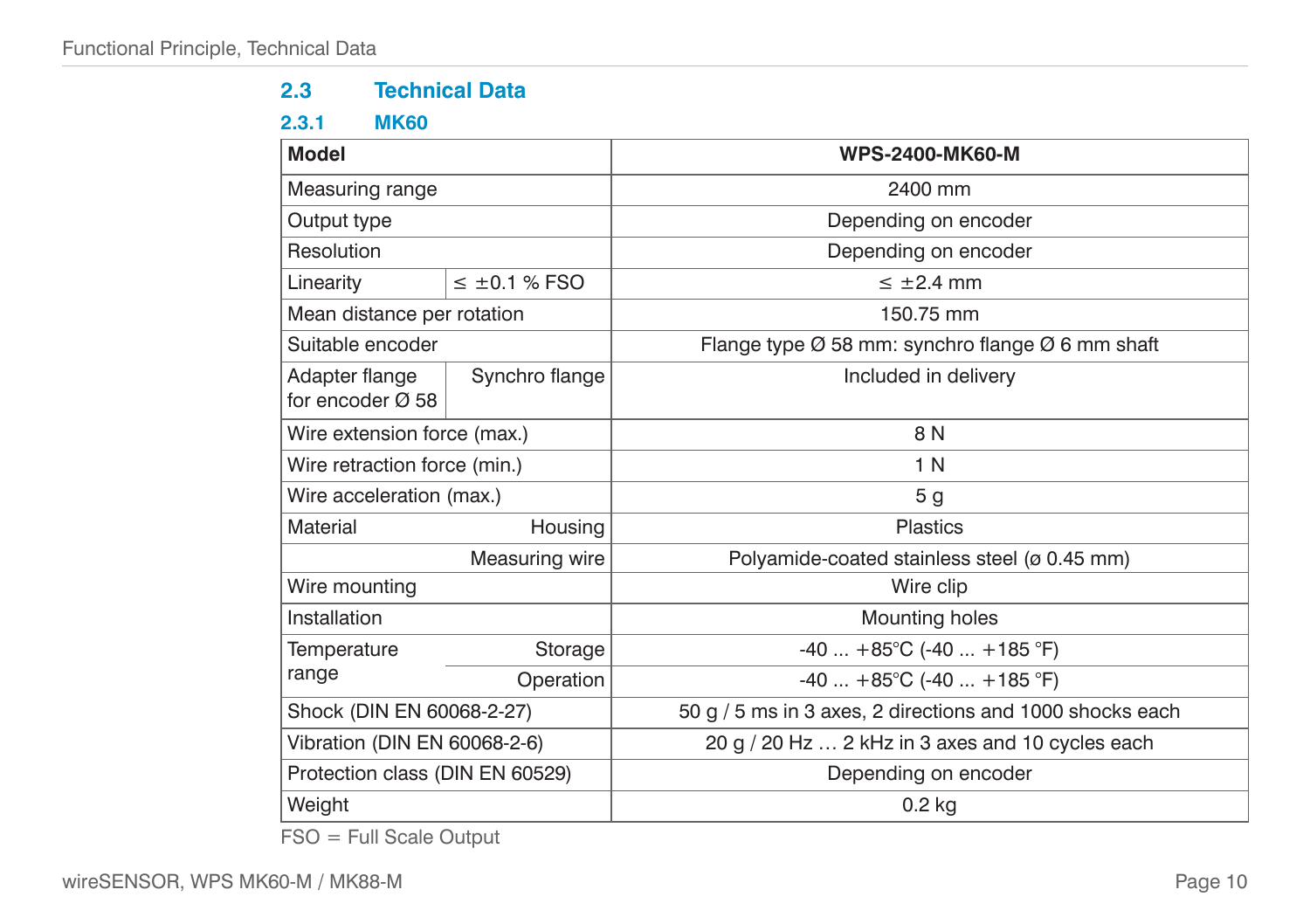#### <span id="page-10-0"></span>**2.3.2 MK88**

| <b>Model</b>                                   |                   | <b>WPS-2300-MK88-M</b>                                   | <b>WPS-3500-MK88-M</b>                          | <b>WPS-5000-MK88-M</b>   |
|------------------------------------------------|-------------------|----------------------------------------------------------|-------------------------------------------------|--------------------------|
| Measuring range                                |                   | 2300 mm                                                  | 3500 mm                                         | 5000 mm                  |
| Output type                                    |                   | Depending on encoder                                     |                                                 |                          |
| Resolution                                     |                   | Depending on encoder                                     |                                                 |                          |
| Linearity                                      | $\leq$ ±0.1 % FSO | $\leq \pm 2.3$ mm                                        |                                                 | $\overline{\phantom{a}}$ |
|                                                | $\leq$ ±0.3 % FSO |                                                          | $\leq \pm 10.5$ mm                              |                          |
|                                                | $\leq$ ±0.4 % FSO |                                                          |                                                 | $\leq \pm 20$ mm         |
| Mean distance per rotation                     |                   | 238.8 mm                                                 | 239.7 mm                                        | 240.0 mm                 |
| Suitable encoder                               |                   | Flange type Ø 58 mm: synchro flange Ø 6 mm shaft         |                                                 |                          |
| Adapter flange<br>for encoder $\varnothing$ 58 | Synchro flange    |                                                          | Included in delivery                            |                          |
| Wire extension force (max.)                    |                   | 9N                                                       |                                                 |                          |
| Wire retraction force (min.)                   |                   | 3 N                                                      |                                                 |                          |
| Wire acceleration (max.)                       |                   | 5 <sub>g</sub>                                           |                                                 |                          |
| Material<br>Housing                            |                   | <b>Plastics</b>                                          |                                                 |                          |
|                                                | Measuring wire    | Polyamide-coated stainless steel (ø 0.45 mm)             |                                                 |                          |
| Wire mounting                                  |                   | Wire clip                                                |                                                 |                          |
| Installation                                   |                   | Mounting holes or mounting grooves on the sensor housing |                                                 |                          |
| Temperature                                    | Storage           |                                                          | $-40$ $+85^{\circ}$ C ( $-40$ $+185^{\circ}$ F) |                          |
| range                                          | Operation         |                                                          | $-40$ $+85^{\circ}$ C (-40 $+185^{\circ}$ F)    |                          |
| Shock (DIN EN 60068-2-27)                      |                   | 50 g / 5 ms in 3 axes, 2 directions and 1000 shocks each |                                                 |                          |
| Vibration (DIN EN 60068-2-6)                   |                   | 20 g / 20 Hz  2 kHz in 3 axes and 10 cycles each         |                                                 |                          |
| Protection class (DIN EN 60529)                |                   | Depending on encoder                                     |                                                 |                          |
| Weight                                         |                   | $0.5$ kg                                                 |                                                 |                          |

FSO = Full Scale Output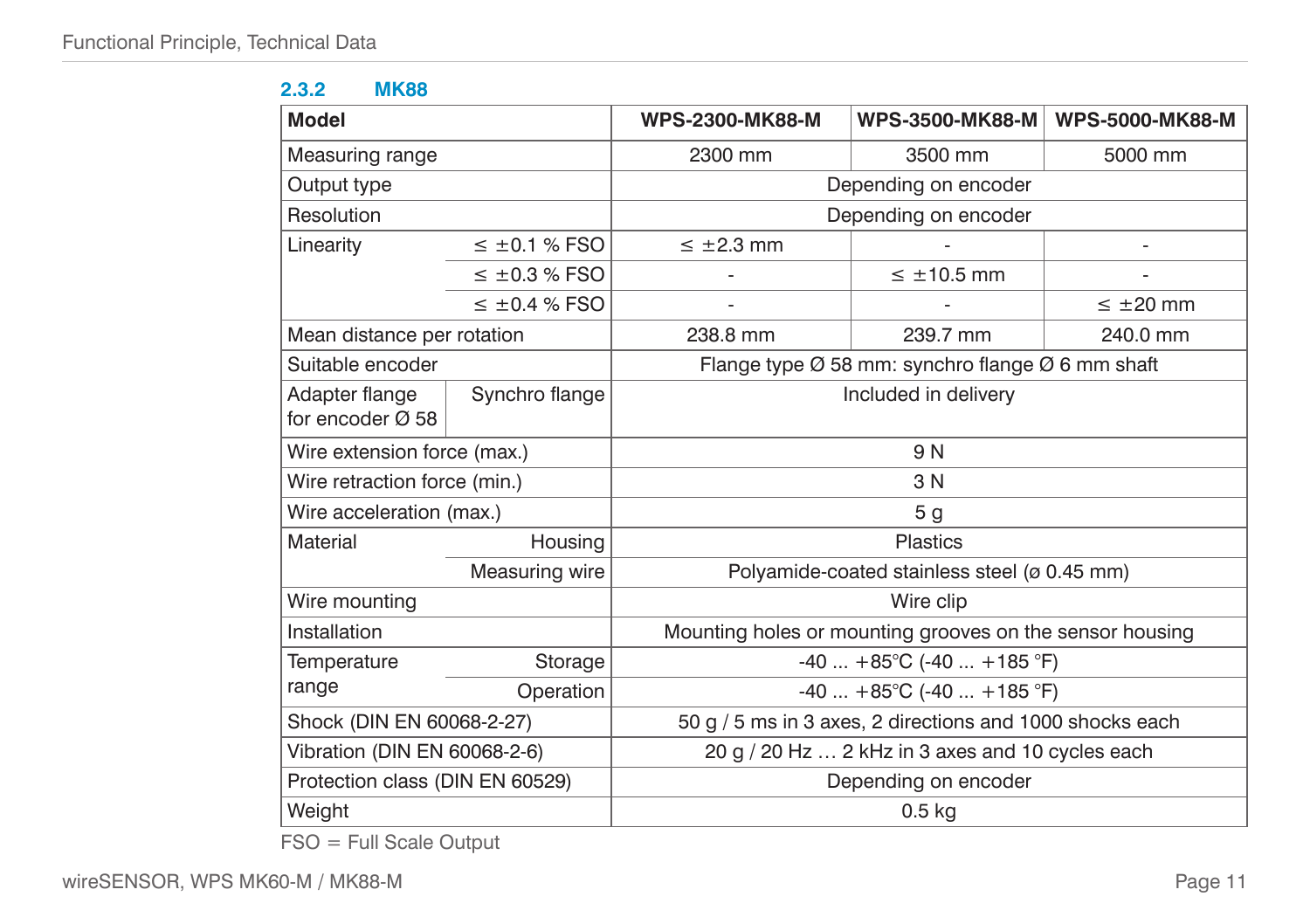### <span id="page-11-0"></span>**3. Delivery**

### **3.1 Unpacking/Included in Delivery**

1 Sensor

1 Synchro flange with mounting kit

1 Assembly Instructions

 $\Box$  Do not remove draw-wire displacement sensors from packaging using the wire or wire clip.

- $\Box$  Transport them in such a way that they cannot be damaged.
- $\rightarrow$ Check the delivery for completeness and shipping damage immediately after unpacking.
- $\Rightarrow$ If there is damage or parts are missing, immediately contact the manufacturer or supplier.
- The transport lock of the measuring wire must only be removed immediately prior to installation and only by technical staff.

Optional accessories are listed in the appendi[x, see A 1](#page-21-1).

### **3.2 Storage**



Store sensors solely with the transport lock installed. This prevents the measuring wire from ever being pulled out and unintentional snapping.

> Risk of injury due to whiplash of the wire with wire clip

Temperature range for storage:  $-40$  ...  $+85$  °C ( $-40$  ...  $+185$  °F) Humidity: 6 ... 95 % (non-condensing) Atmospheric pressure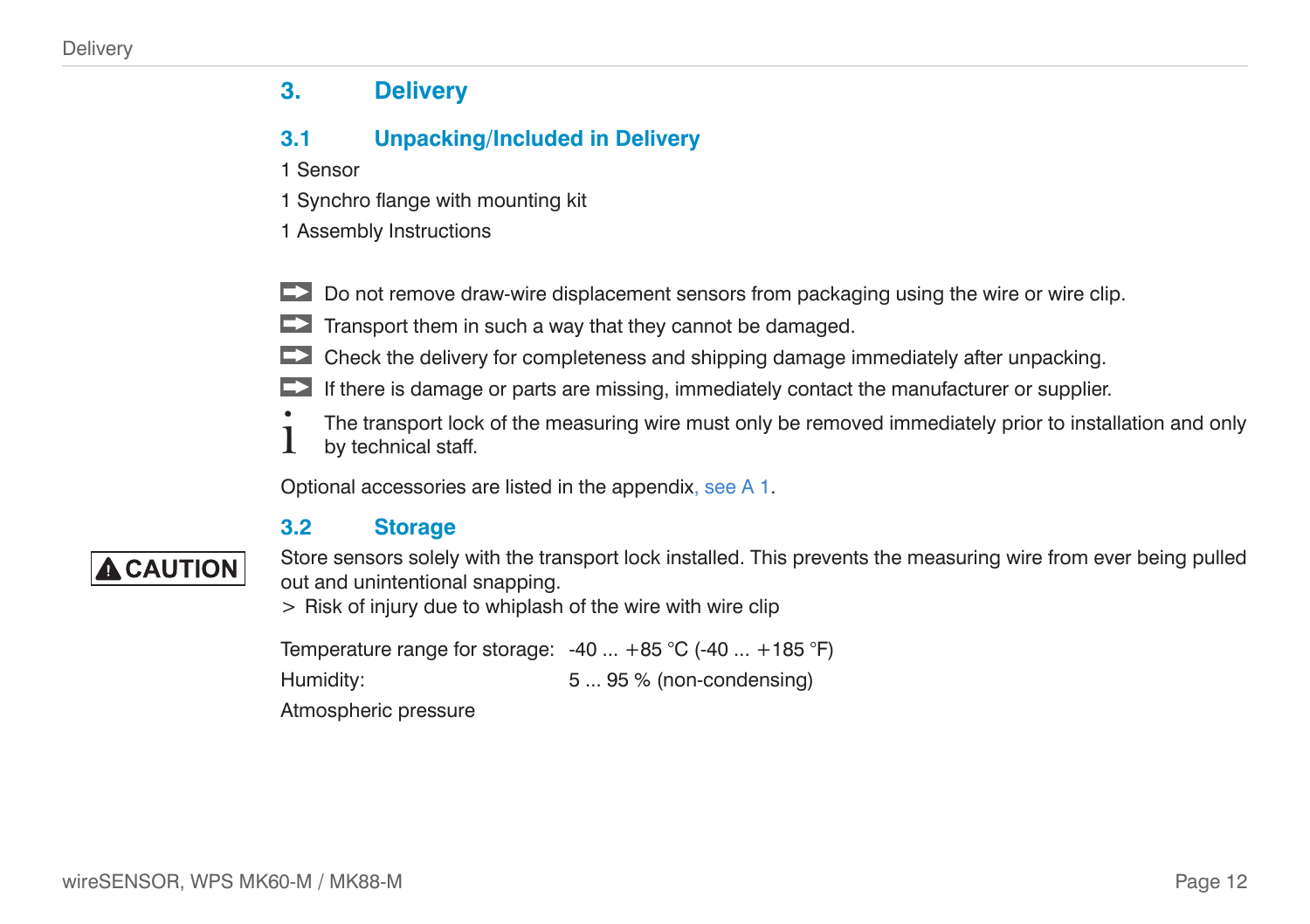# <span id="page-12-0"></span>**A** CAUTION

### Free return of measuring wire not permitted!

- > Risk of injury due to whiplash of the wire with wire clip
- > Destruction of the wire and/or the sensor

Secure the measuring wire during installation work.

## **4. Installation and Assembly**

### **4.1 Precautions**

Do not pull out the measuring wire beyond the measuring range listed.

> Damage to or destruction of the sensor

Do not damage the measuring wire.

Do not oil or grease the measuring wire.

Do not kink the measuring wire.

Do not pull the measuring wire diagonally.

Do not let the measuring wire drag around objects.

Attach the measuring wire to the measured object while the wire is retracted. Do not wrap the measuring wire around body parts.

## **4.2 Sensor Mounting**

 Install the sensor according to the information in the table below:  $\rightarrow$ 

| Model         | <b>Screws</b> | <b>Mounting clamp</b> |
|---------------|---------------|-----------------------|
| WPS-2400-MK60 | $3 \times M3$ | no                    |
| WPS-2300-MK88 | $3 \times M4$ | ves                   |
| WPS-3500-MK88 | $3 \times M4$ | ves                   |
| WPS-5000-MK88 | $3 \times M4$ | yes                   |

The sensor does not have to be oriented in a special way.

- $\blacktriangleright$  Select the installation position in such a way that damage to or contamination of the measuring wire is avoided.
- If possible, prefer an installation position in which the measuring wire exits downward. This prevents
- liquids from entering the measuring wire outlet.
- 
- **i** Do not let the measuring wire snap!<br>
There is no liability for material defects in case of damage due to snapping.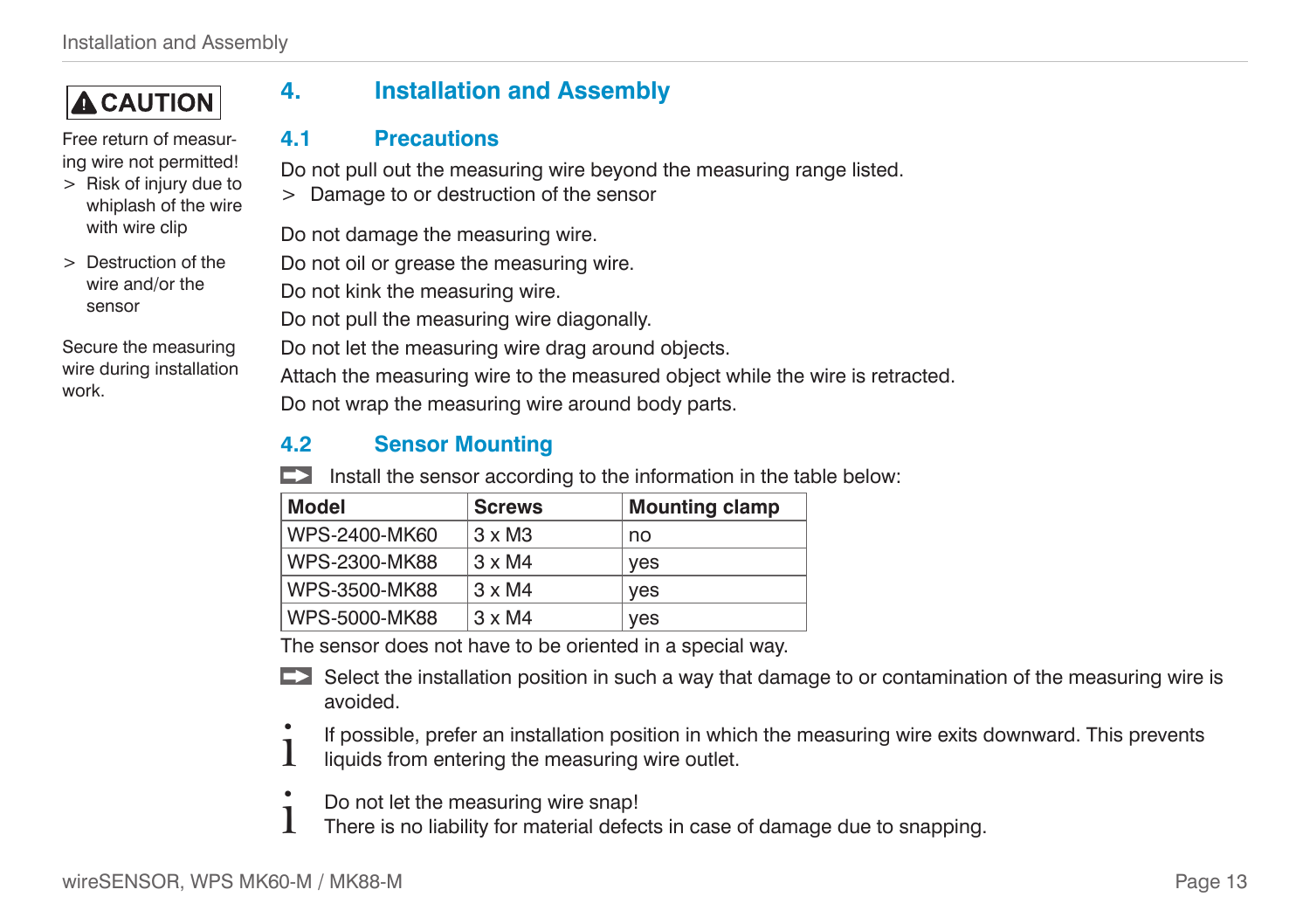

*Fig. 2 Dimensional drawing of WPS-2400-MK60-M, dimensions in mm*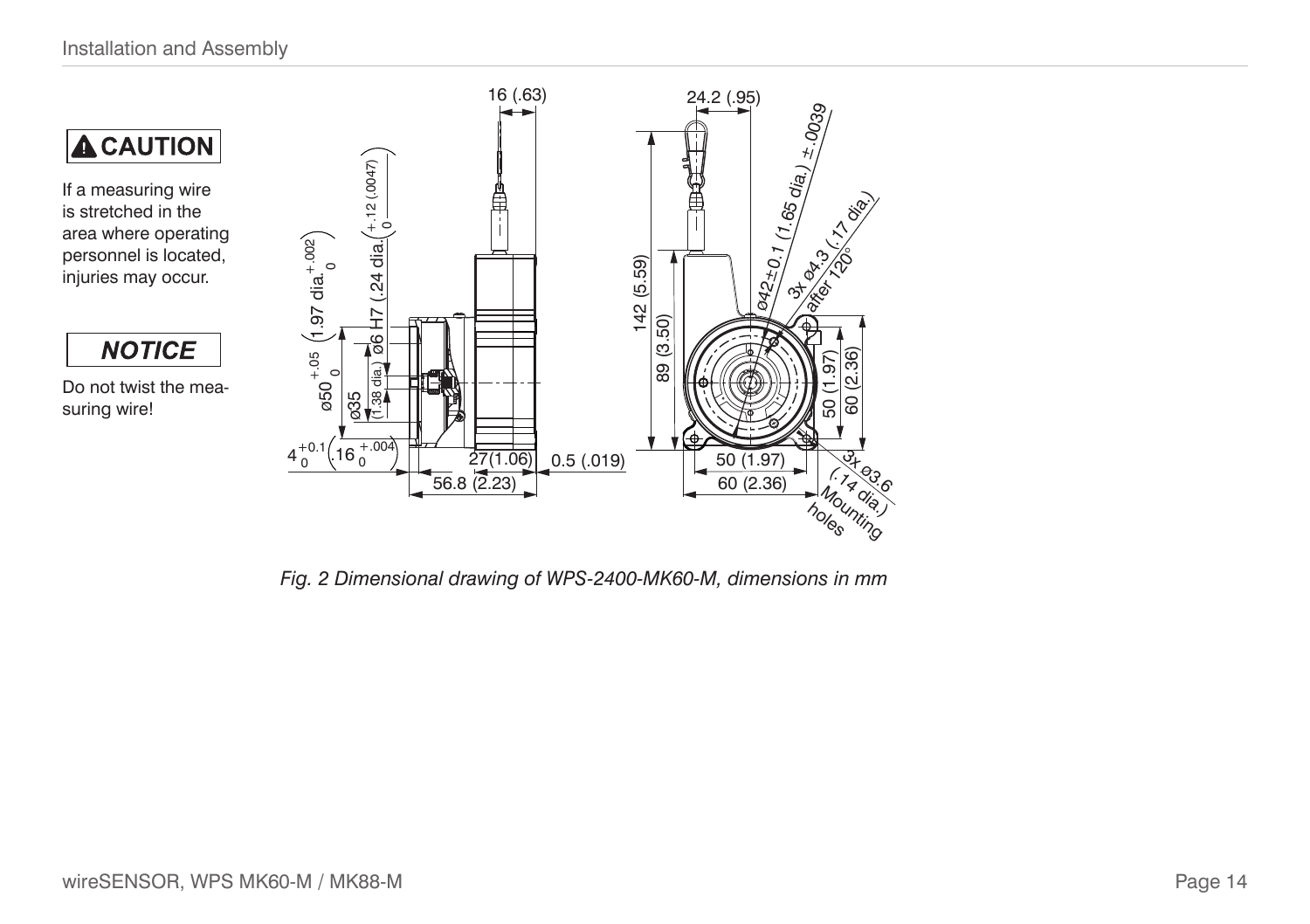

*Fig. 3 Dimensional drawing of WPS-xxxx-MK88-M, dimensions in mm*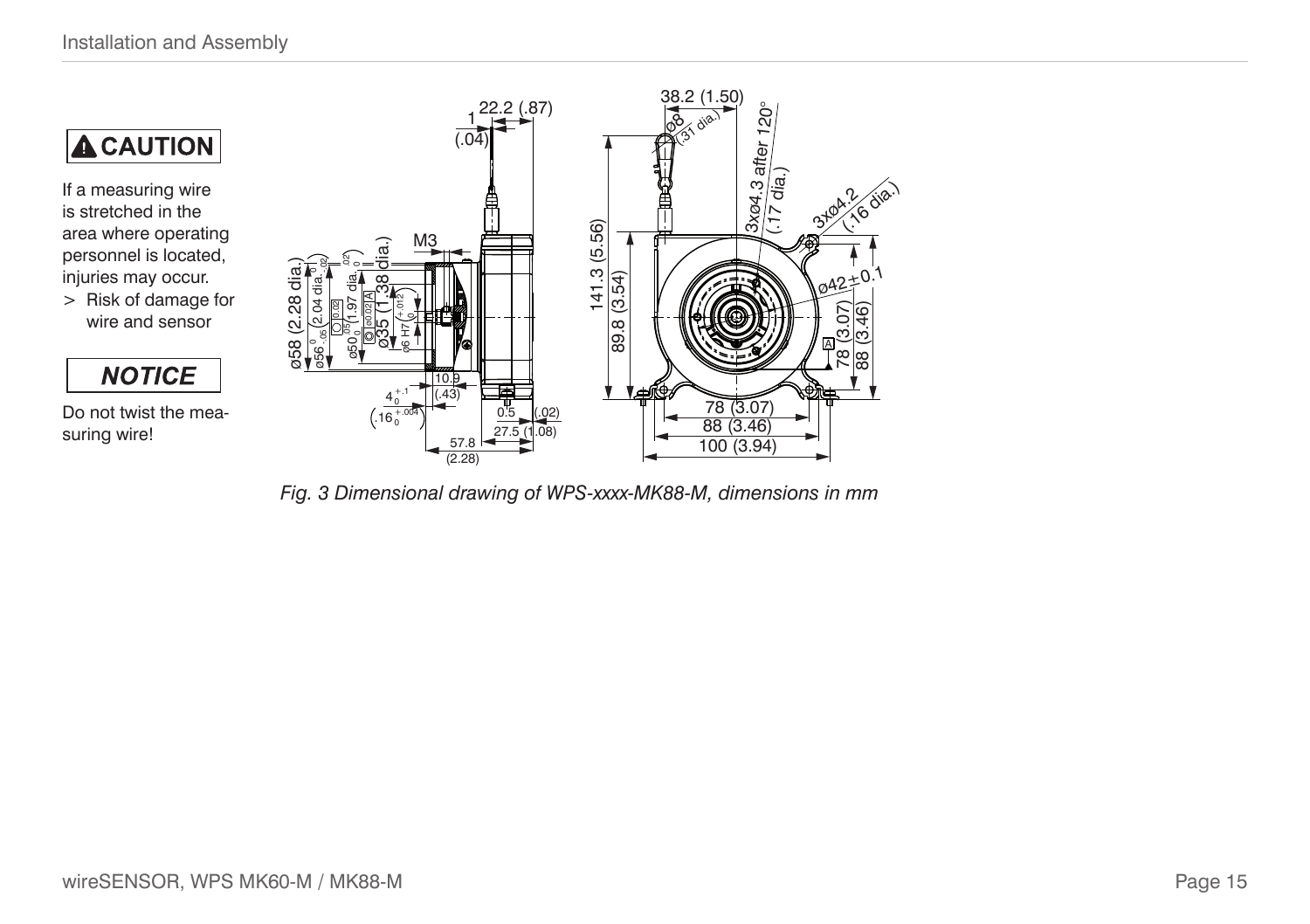### <span id="page-15-0"></span>**4.3 Installing the Encoder**

- $\rightarrow$ Fix the coupling half to the encoder shaft.
- Mount the flange on the encoder.
- Mount the encoder/flange assembly on the draw-wire mechanism.
- Make sure that the measuring wire is always tensioned by the spring motor in order to prevent it from
- jumping off the cable drum.



*Fig. 4 Mounting of adapter flange and encoder, WPS-2400-MK60-M*

- 
- $\,\dot{\rm i}$  Make sure that the encoder shaft is not rotated during installation.<br>Observe the installation instructions provided by the encoder manufacturer.

Recommended tightening torque: 0.5 Nm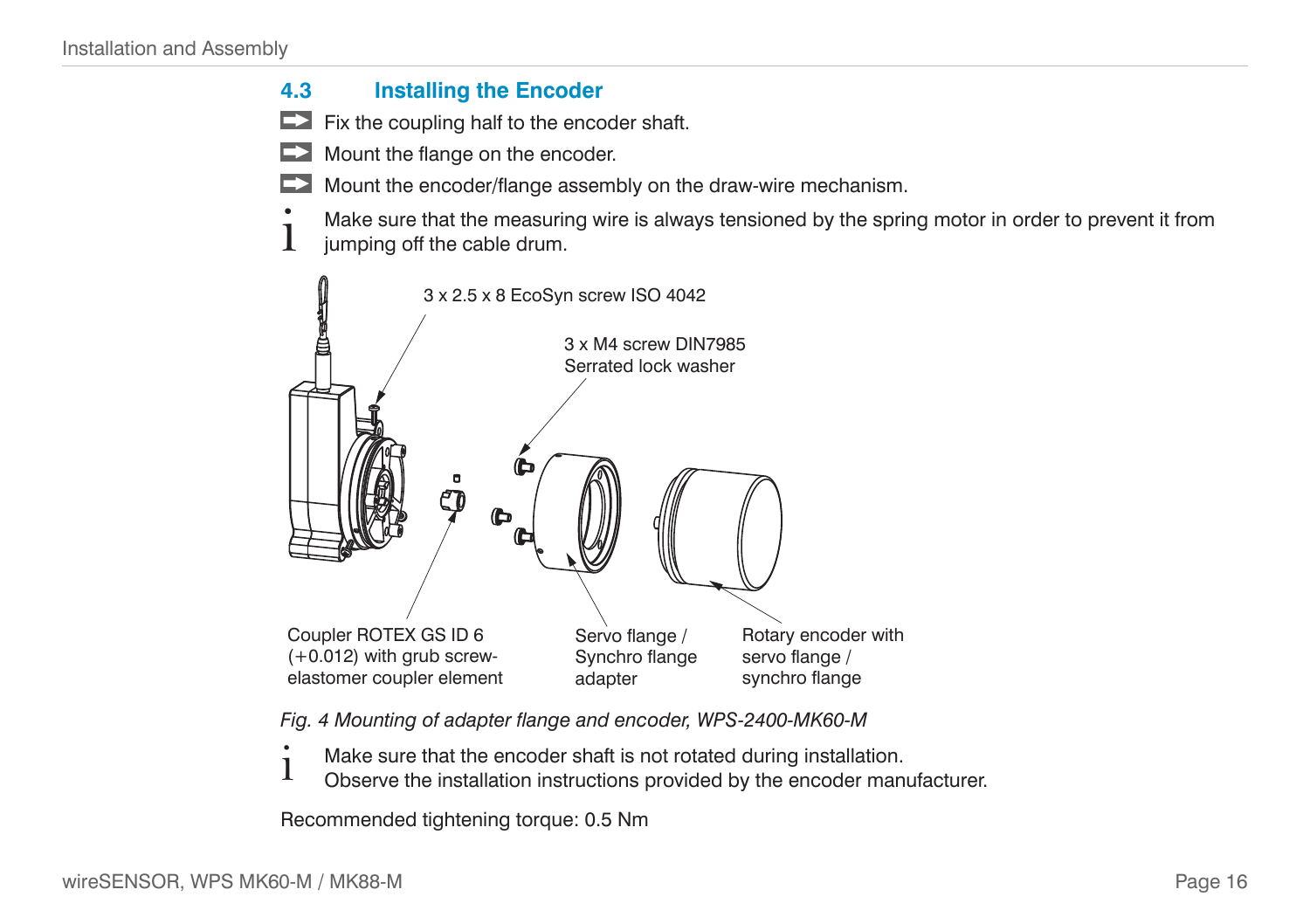

*Fig. 5 Mounting of adapter flange and encoder, WPS-xxxx-MK88-M*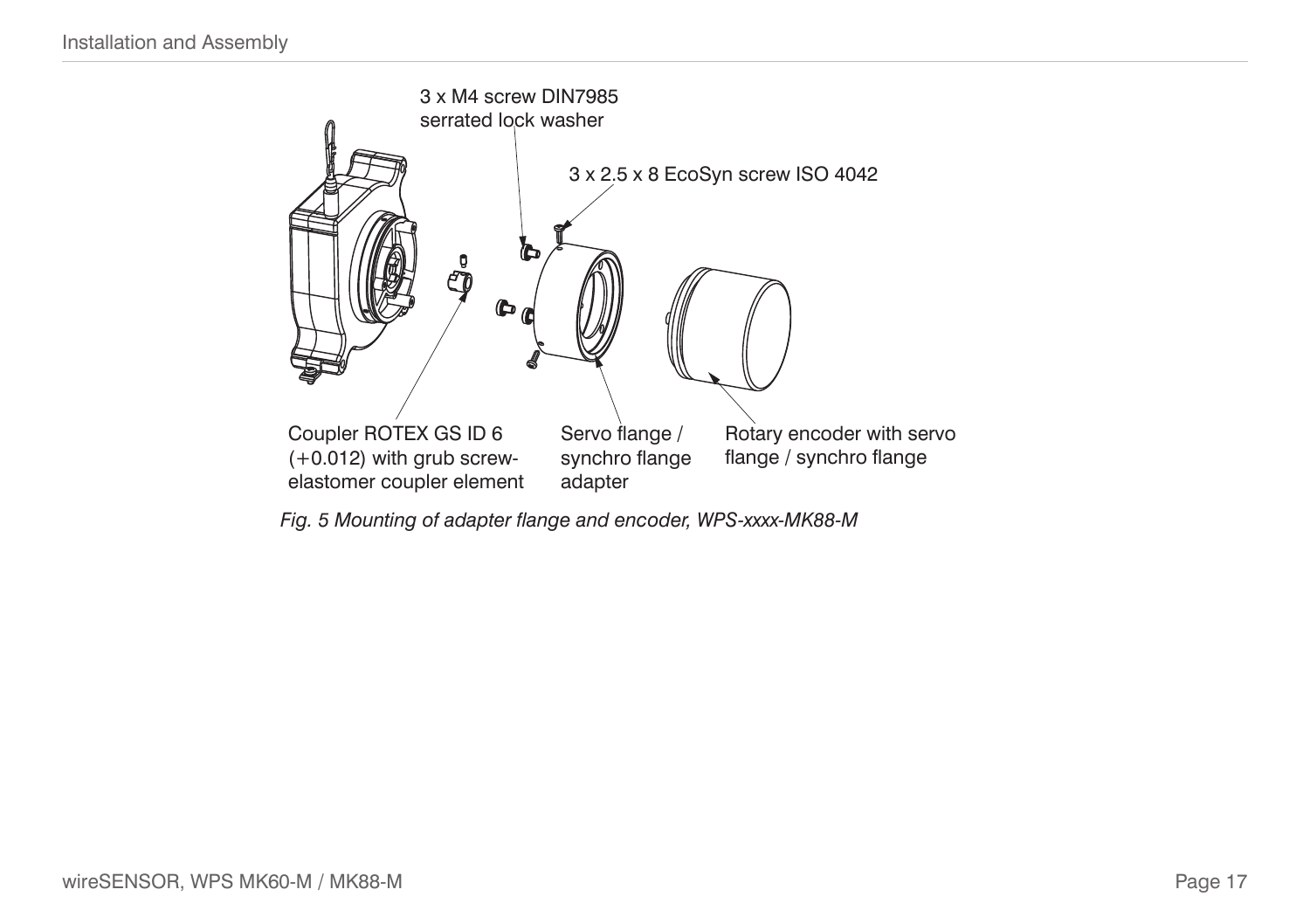# <span id="page-17-0"></span>**A** CAUTION

If a measuring wire is stretched in the area where operating personnel is located, injuries may occur.

# **NOTICE**

Do not twist the measuring wire!

## **4.4 Guiding and Attaching the Wire**

<span id="page-17-1"></span>If the measuring wire must be pulled out of the sensor to guide the wire or attach it to the measured object:

- the sensor must not be held by a second person during that process,
- the measuring wire must not be pulled out beyond the measuring range listed,
- the area around the sensor must be protected against snapping of the measuring wire.
- Fix the measuring wire to the target using a wire clip.
- $\Box$  Guide the measuring wire vertically out of the sensor housing.

Diagonal pull is only permitted up to 3 degrees.

If you drag the measuring wire over the insertion hole or other objects, the measuring wire will be damaged and/ or tear.

- 
- If the measuring wire cannot be fed vertically out of the housing, it is essential to use a guide pulley (accessory TR1-WDS or TR3-WDS, see Optional Accessories[, see A 1\)](#page-21-1).
- $\Box$  Guide the measuring wire in a protected area so that it cannot get caught or otherwise be damaged.

*Fig. 6 Attachment and maximum diagonal pull of the measuring wire*

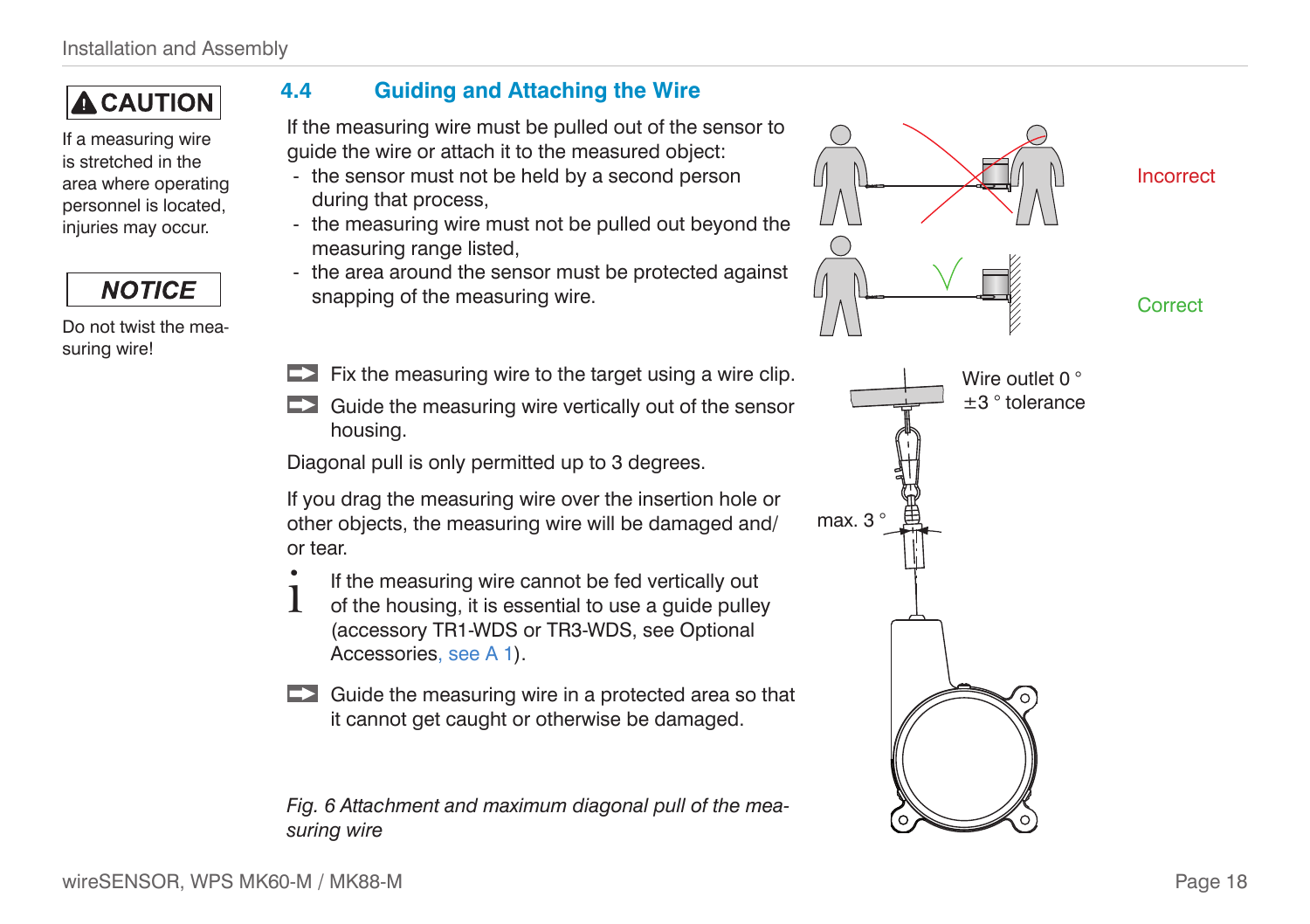### <span id="page-18-0"></span>**4.5 Sensitivity Curve**

Designed with a single-layered wire wound onto the drum, the WPS-2300-MK88-M draw-wire mechanics provides high measurement accuracy. The WPS-3500-MK88-M and WPS-5000-MK88-M models have a double-layered wire which enables a larger measuring range while maintaining the same housing size.

Models with a multi-layer/double-layer winding provide reduced measurement accuracy at the start of the measuring range which is why they are primarily recommended as wire pre-extension.

The sensitivity curve throughout the entire measuring range is shown in the diagra[m, see Fig. 7.](#page-18-1)



<span id="page-18-1"></span>*Fig. 7 Sensitivity curve of WPS-xxxx-MK88-M, dimensions in mm*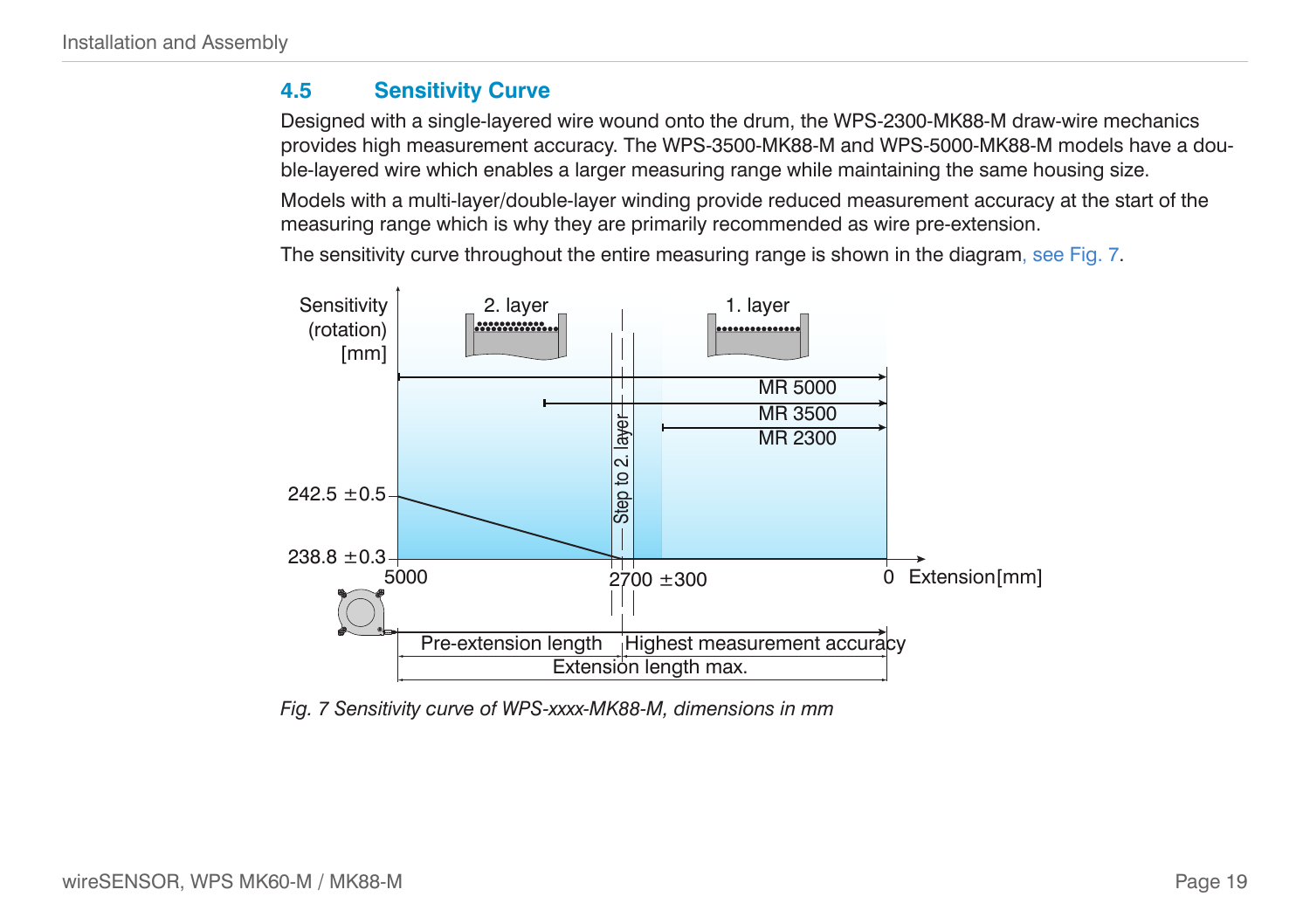### <span id="page-19-0"></span>**5. Operation and Maintenance**

The measuring wire, wire drum and the spring motor must not be greased or oiled.

Notes about how to guide the wire[, see 4.4,](#page-17-1) must be observed during operation.

Imperfect guiding of the wire can cause increased wear and early failure.

If third parties intervene, the claim for liability for material defects becomes void. MICRO-EPSILON is exclusively responsible for repair[s, see 8.](#page-20-1)

### **6. Disclaimer**

All components of the device have been checked and tested for functionality in the factory. However, should any defects occur despite careful quality control, these shall be reported immediately to MICRO-EPSILON or to your distributor / retailer.

MICRO-EPSILON undertakes no liability whatsoever for damage, loss or costs caused by or related in any way to the product, in particular consequential damage, e.g., due to

- non-observance of these instructions/this manual,
- improper use or improper handling (in particular due to improper installation, commissioning, operation and maintenance) of the product,
- repairs or modifications by third parties,
- the use of force or other handling by unqualified persons.

This limitation of liability also applies to defects resulting from normal wear and tear (e.g., to wearing parts) and in the event of non-compliance with the specified maintenance intervals (if applicable).

MICRO-EPSILON is exclusively responsible for repairs. It is not permitted to make unauthorized structural and / or technical modifications or alterations to the product. In the interest of further development, MICRO-EPSI-LON reserves the right to modify the design.

In addition, the General Terms of Business of MICRO-EPSILON shall apply, which can be accessed under Legal details | Micro-Epsilon [https://www.micro-epsilon.com/impressum/.](https://www.micro-epsilon.com/impressum/)

For translations into other languages, the German version shall prevail.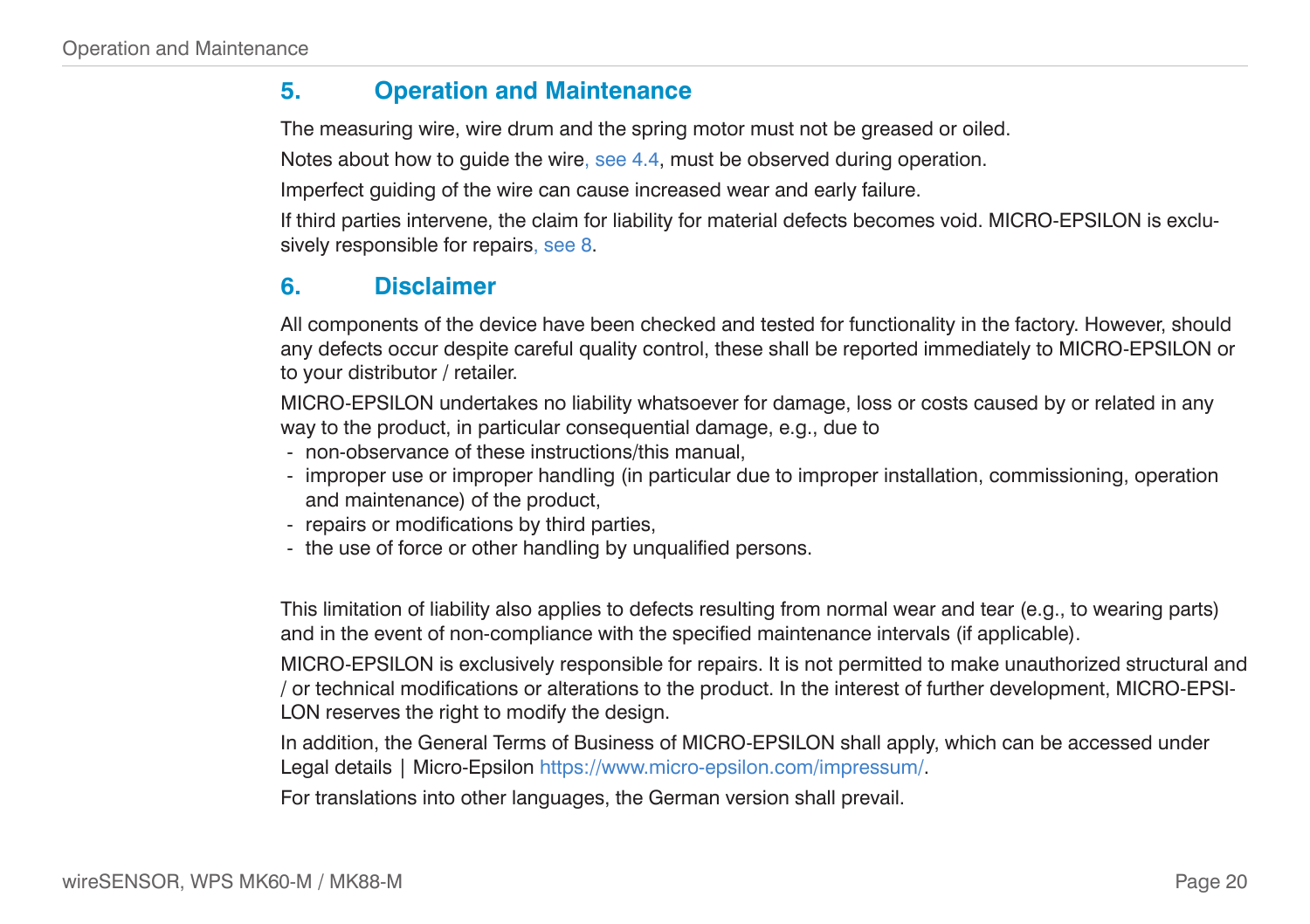### <span id="page-20-0"></span>**7. Decommissioning, Disposal**

Disconnect the measuring wire from the measured object. Do not let the measuring wire return without control (snap).

Incorrect disposal may cause harm to the environment.

 $\Box$  Dispose of the device, its components and accessories, as well as the packaging materials in compliance with the applicable country-specific waste treatment and disposal regulations of the region of use.

## **8. Service, Repair**

<span id="page-20-1"></span>In the event of a defect in the sensor, please send in the affected parts for repair or replacement.

If the cause of a fault cannot be clearly identified, please send the entire measuring system to:

MICRO-EPSILON MESSTECHNIK GmbH & Co. KG Koenigbacher Str. 15 94496 Ortenburg / Germany

Tel. +49 (0) 8542 / 168-0 Fax +49 (0) 8542 / 168-90

info@micro-epsilon.com www.micro-epsilon.com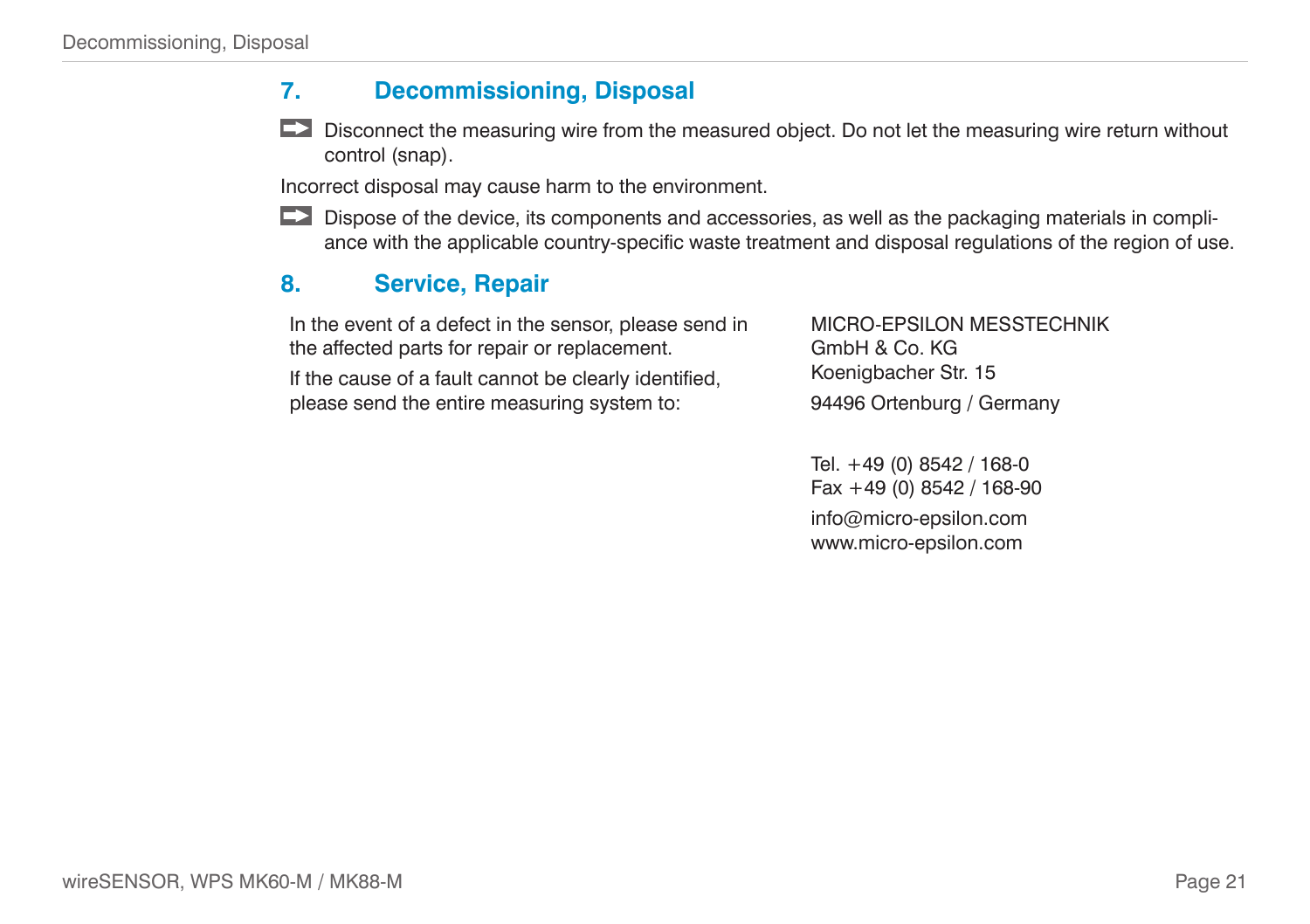## <span id="page-21-0"></span>**Appendix**

### <span id="page-21-1"></span>**A 1 Optional Accessories and Spare Parts Lists**

| TR1-WDS      | Wire deflection pulley with mounting foot, see Fig. 8                                                     |
|--------------|-----------------------------------------------------------------------------------------------------------|
| TR3-WDS      | Wire deflection pulley with mounting foot, see Fig. 9                                                     |
| WE-xxxx-CLIP | Wire extension with wire clip and eyelet, see Fig. 10, use for xxxx wire length in mm<br>(max. 10,000 mm) |

### **A 2 Dimensional Drawings for Accessories**



<span id="page-21-2"></span>*Fig. 8 Deflection pulley TR1-WDS with mounting foot, dimensions in mm*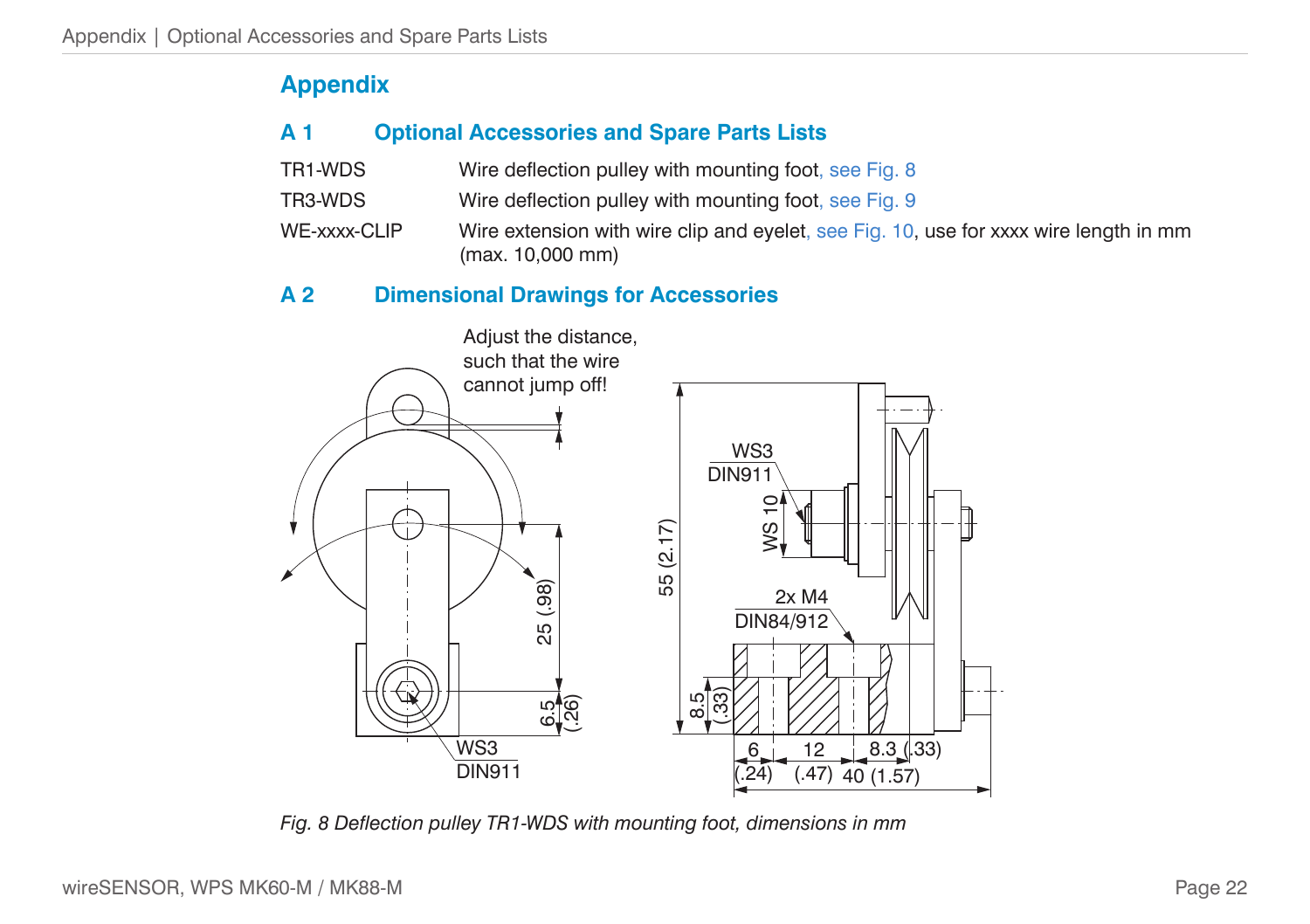

<span id="page-22-0"></span>*Fig. 9 Deflection pulley TR3-WDS with mounting foot, dimensions in mm*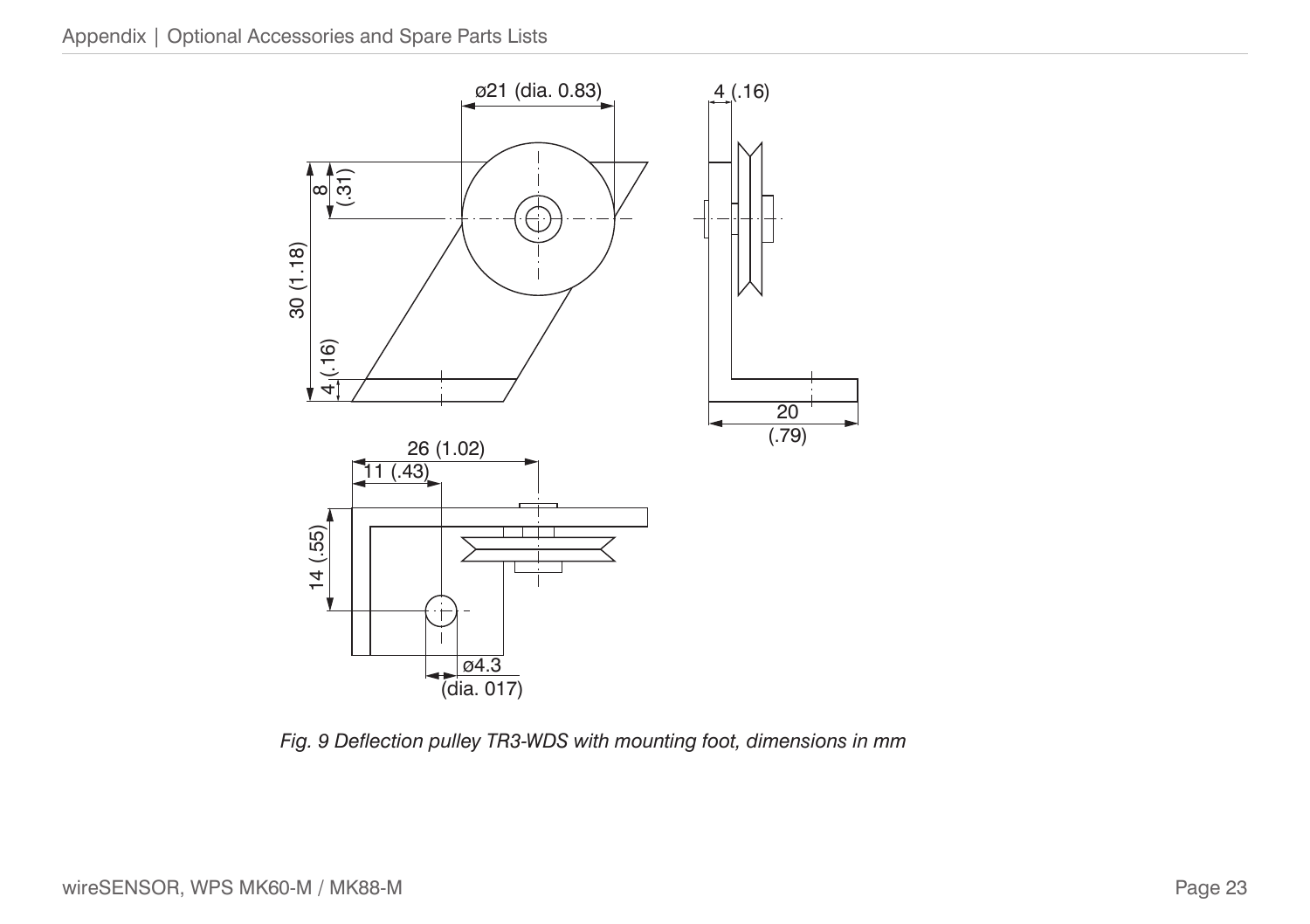

<span id="page-23-0"></span>*Fig. 10 Wire extension WE-xxxx-CLIP, dimensions in mm*